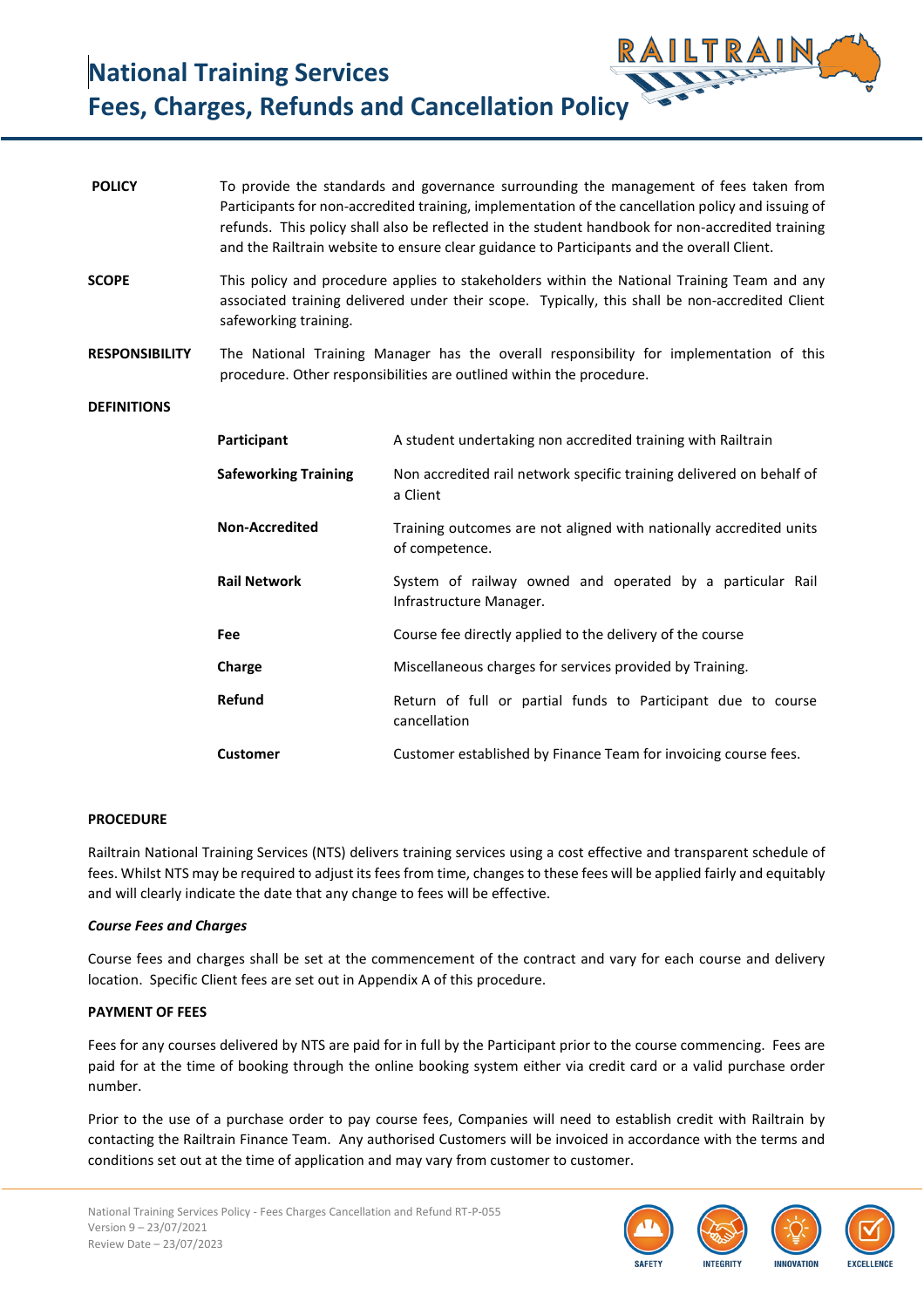The Finance Team shall advise the NTS Training Administrator of authorised customers, to allow for cross reference of purchase orders in the booking system.

## **CANCELLATION POLICY & REFUNDS**

## **PARTICIPANT CANCELLATION OR TRANSFER**

Railtrain NTS shall provide refunds to Participants for cancellations or amendments to course dates in accordance with the cancellation policy outlined in Appendix A.

An alternative participant may be substituted in courses up to 24 hours prior to course commencement, however all pre-requisite information must be provided to the NTS Training Administrator at the time of transfer. Should the substitute participant not meet these prerequisites, NTS has the right to refuse entry to the course and the course fee shall be forfeited.

### **RAILTRAIN COURSE CANCELLATIONS OR POSTPONEMENTS**

NTS reserves the right to cancel any course and where possible, NTS shall advise all Participants at least two full working days prior to course commencement. Participants shall be enrolled in an alternative date at no charge, or a full refund of fees will be issued. NTS will not be liable for any claims arising from course cancellation.

### **NON-ATTENDANCE**

If a participant fails to attend a course, the course fee shall be forfeited. It is the responsibility of the Participant to notify NTS if they are unable to attend for any reason. This should be confirmed by Railtrain NTS and messages or emails sent after hours on the day before the course are not acceptable as notice of cancellation.

#### **EXCEPTIONAL CIRCUMSTANCES**

Railtrain NTS aims to be flexible and accommodating with all its procedures and recognises in some cases there are exceptional circumstances for now shows or cancellation. NTS reserves the right to use its discretion in relation to the above policy and this shall be on a case by case basis.

### **REFUNDS**

The Training Administrator shall liaise with the Railtrain Finance Team to coordinate refunds for Participants.

Refunds shall be processed within 7 business days and will be subject to an administration fee.

#### **REPORTING**

The Training Administrator shall run weekly reporting for the National Training Manager and the Finance team to allow for reconciliation of training and financial records.

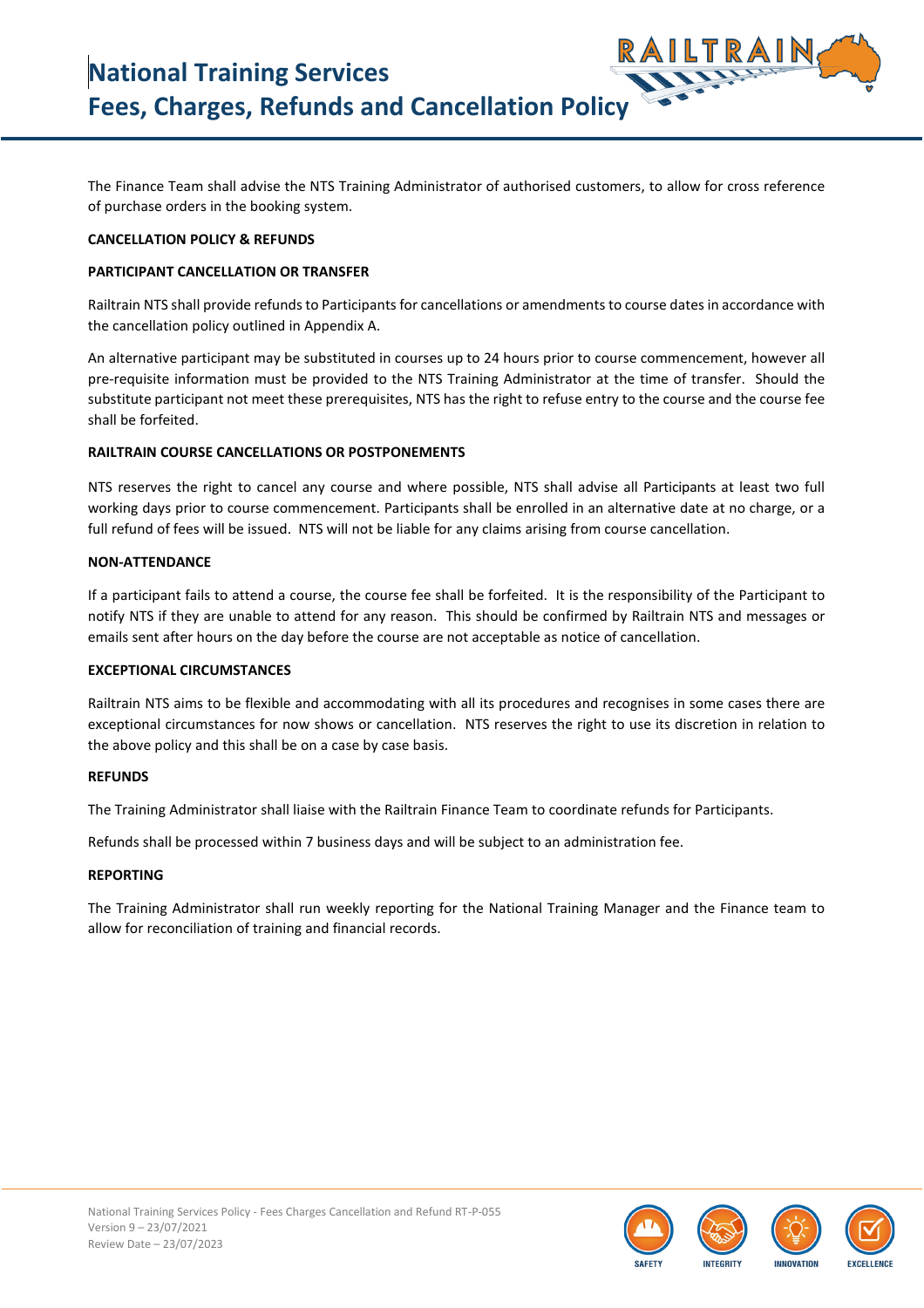# **National Training Services Fees, Charges, Refunds and Cancellation Policy**



# *Appendix A - Rio Tinto Safeworking Delivery*

*Schedule of Fees* 

# *External Courses (Perth Delivery)*

| Module                                                                 | <b>Participants</b> |            | <b>Course Price</b> |
|------------------------------------------------------------------------|---------------------|------------|---------------------|
|                                                                        | <b>MIN</b>          | <b>MAX</b> | Per Head            |
| M1 Rail Safeworking (General Safeworking)                              |                     | 15         | \$345.00            |
| M3 Rail Safeworking (Lookout)                                          |                     | 15         | \$345.00            |
| M4 Rail Safeworking (Protection Officer Terminals and Yard Operations) |                     | 10         | \$1,075,00          |
| M5 Rail Safeworking (Protection Officer Terminals, Yards and Mainline) |                     | 10         | \$1,140.00          |
| M6 Rail Safeworking                                                    |                     | 10         | \$345.00            |
| M7 Rail Safeworking (High Rail)                                        |                     | 1 フ        | \$345.00            |
| M9A Rail Safeworking                                                   |                     | 10         | \$2,150.00          |

# *External Courses (Karratha Courses)*

| Module                                                                 |            | <b>Participants</b> | <b>Course Price</b>   |
|------------------------------------------------------------------------|------------|---------------------|-----------------------|
|                                                                        | <b>MIN</b> | <b>MAX</b>          | Per Head              |
| M1 Rail Safeworking (General Safeworking)                              |            | 15                  | S460.00               |
| M3 Rail Safeworking (Lookout)                                          |            | 15                  | S460.00               |
| M4 Rail Safeworking (Protection Officer Terminals and Yard Operations) |            | 10                  | \$1,345.00            |
| M5 Rail Safeworking (Protection Officer Terminals, Yards and Mainline) |            | 10                  | \$1,455.00            |
| M6 Rail Safeworking                                                    |            | 10                  | \$460.00              |
| M7 Rail Safeworking (High Rail)                                        |            |                     | S460.00               |
| M9A Rail Safeworking                                                   |            |                     | S <sub>2.420.00</sub> |

## *Charges*

| Charge                                                 | Fee                 |
|--------------------------------------------------------|---------------------|
| Reissue of safeworking cards                           | $$50.00 - per card$ |
| Training Labour Resource – Day Rate – Training Manager | \$1,324.10          |
| Training Labour Resource - Day Rate - Trainer          | \$1,148.70          |
| Accommodation & Travel Arrangements                    | $Cost + 7.5%$       |